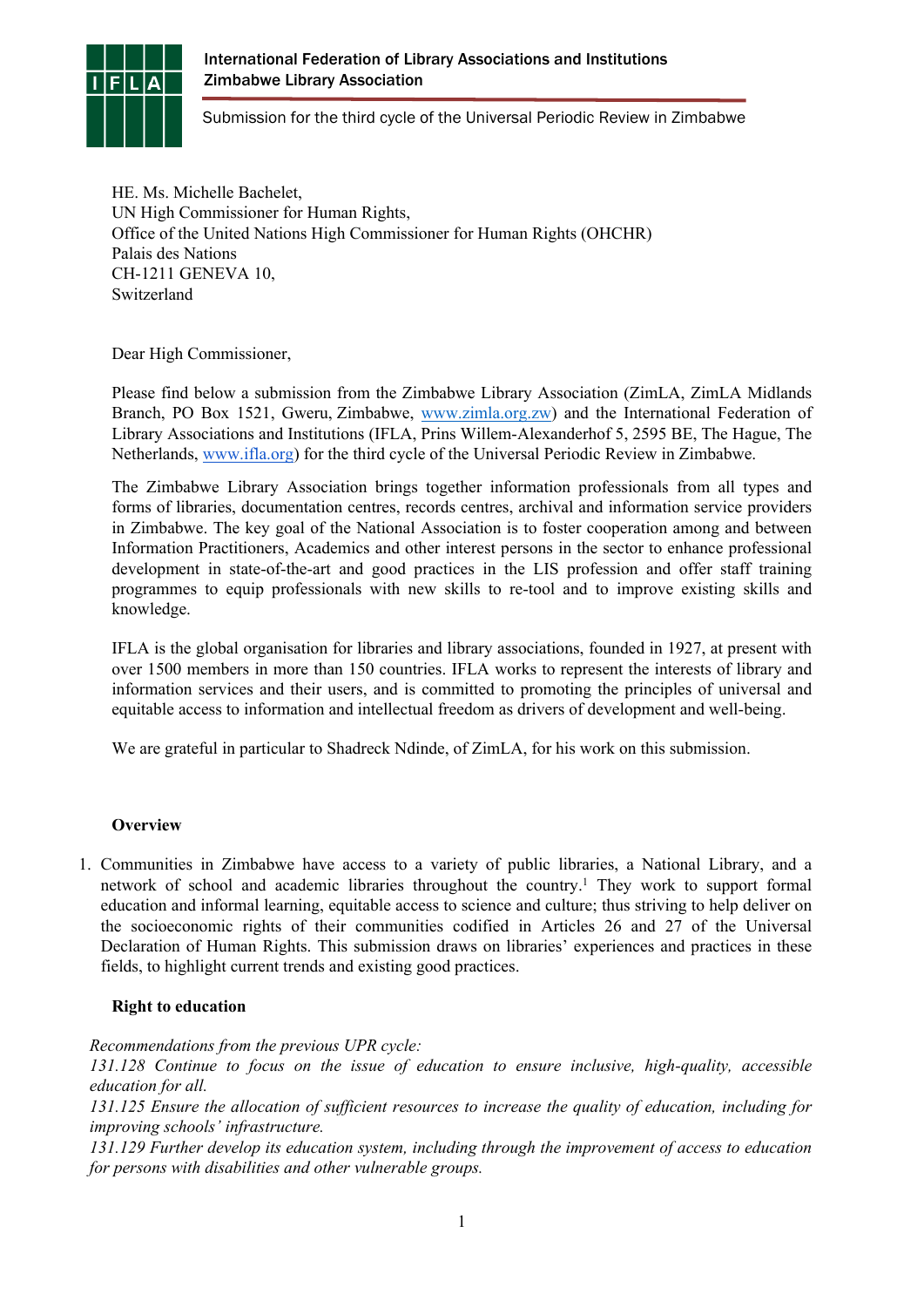## *Quality education for all*

- 2. *Trends*. Some of the key priorities for delivering on the right to education in Zimbabwe at the moment include <sup>a</sup> focus on access for all and equity (e.g. <sup>a</sup> 2020 law prohibited the exclusion of pregnan<sup>t</sup> students, and those unable to pay tuition fees, from schools noted as an important step forward;<sup>2</sup> but crucial challenges remain – including in terms of affordability and the rural-urban divides). Infrastructure – from water, sanitation and electricity to the broader learning environment (e.g. furniture and equipment) and wider access to learning materials – are also currently an important priority, particularly for primary and secondary education. 3 4
- 3. *Good practices.* Libraries and other stakeholders around the country are working to help suppor<sup>t</sup> equitable access to educational, reading and learning materials to schools and their wider communities. More rural and remote areas are <sup>a</sup> particular focus for this work. Examples here include the initiatives of ZimLA, the National Library and Documentation Service, the Rural Libraries and Resources Development Programme (RLRDP), Zimbabwe Rural Schools Library Trust, 5 and Book Aid International.
- 4. RLRDP distributes new books (a mix of reading and educational materials) to rural schools, and supports the establishment of school library facilities. Once set up, the school libraries are open to whole communities - to also offer learning opportunities to adults, out-of-school youth, and others who can benefit from the services. For locations which are hard to reach or inaccessible by car, RLRDP also employs bicycle or donkey-drawn mobile libraries. By 2019, around 300 libraries had been set up, and 15 donkey-drawn mobile libraries had been launched. <sup>6</sup> A few of the mobile libraries have been equipped with solar panels to provide access to ICTs and audio-visual equipment. Some libraries have integrated facilities to offer access to online learning, which is also useful in light of the increasing provision and availability of digital educational content online (as the digital divide still tends to be more prominent in rural areas). 7
- 5. These RLRDP initiatives are also accompanied by training opportunities offered to school teachers to enable them to suppor<sup>t</sup> children in making the most out of the available materials and library facilities. Local committees draw up the mobile library visit schedules; and libraries set up flexible library session timetables. 8 These interventions aim to suppor<sup>t</sup> reading and literacy, education quality and pass rates, lifelong learning and equitable access to relevant knowledge and information. While the COVID-19 pandemic has slowed these initiatives, the rollout is ongoing.
- 6. Other initiatives aiming to suppor<sup>t</sup> such access include the work of Book Aid International also focusing on book shipments (e.g. with the latest repor<sup>t</sup> indicating over 157000 books sent to Zimbabwe in 2020), and setting up library facilities in primary schools. <sup>9</sup> Another recent initiative by Book Aid International focused on providing books – for reading, learning and reference – to 22 prisons across the country, to support primary- and secondary-level classes offered there.<sup>10</sup>
- 7. Similarly, the National Library and Documentation Service (NLDS) is working to establish and suppor<sup>t</sup> affiliate libraries in schools and community centers around the country, prioritising rural and remote areas. Also through collaborations with partners like RLRDP, ZIMLA, and Aussie Books for Zimbabwe, this helped distribute reading and learning materials, set up and suppor<sup>t</sup> over 100 affiliate libraries.
- 8. **RECOMMENDATION: It is crucial to continue working to ensure equitable and universal access** to quality education and learning for all. As part of this, we suggest to continue, build on and **expand initiatives that support equitable access to learning and educational materials, particularly for potentially more vulnerable or underserved groups and communities, such as**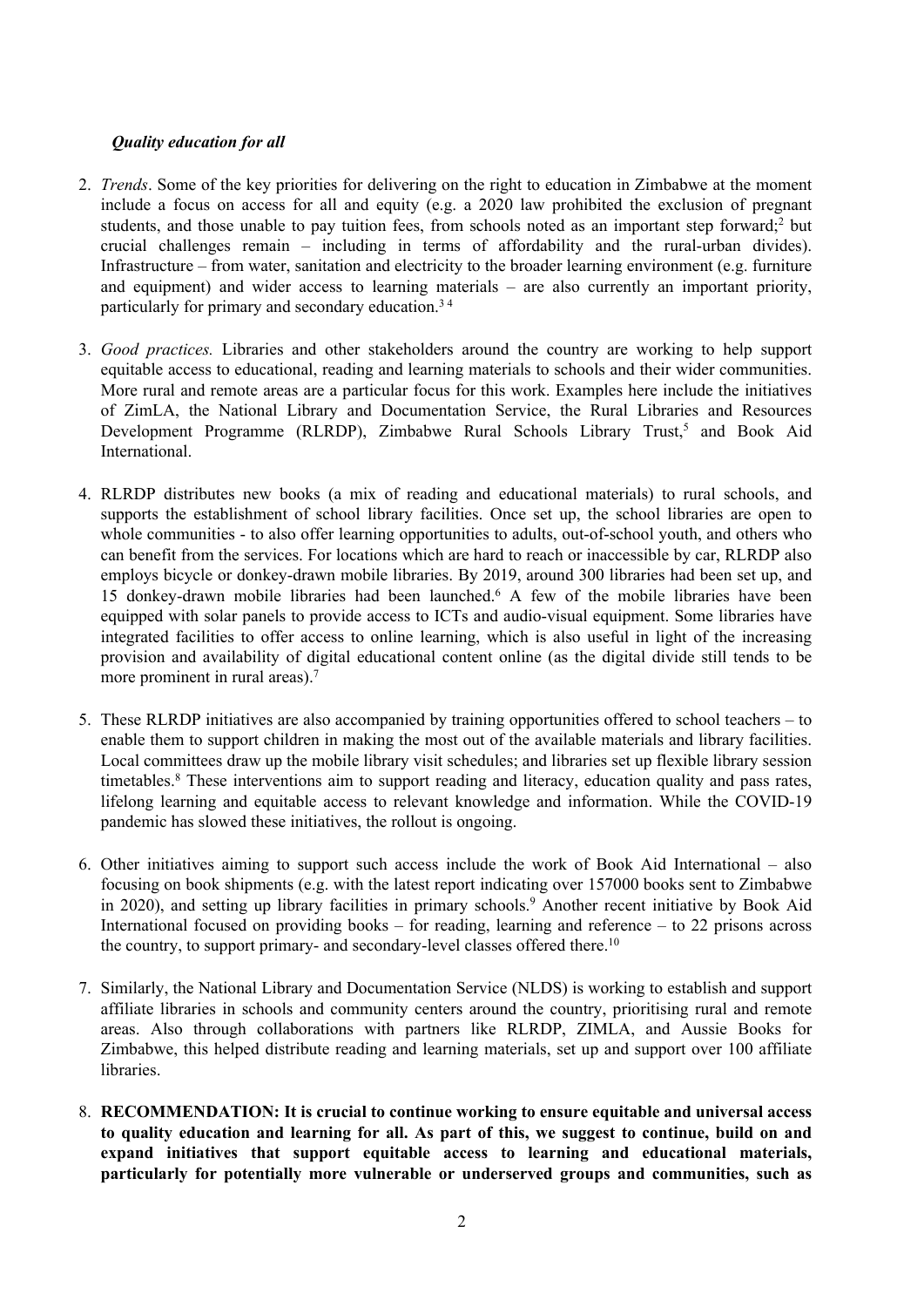#### **schools in more rural/remote areas.**

## *Persons with Disabilities*

- 9. *Trends*. It is crucial also to highlight the rights to education (as well as other rights, e.g. to culture, to benefit from scientific progress, to information, and others) of people living with disabilities. In 2019, Zimbabwe acceded to the *Marrakesh Treaty to Facilitate Access to Published Works for Persons Who Are Blind, Visually Impaired or Otherwise Print Disabled –* <sup>a</sup> treaty which removes significant barriers to books and reading materials in accessible formats. While the full scope of how this is implemented in the country is ye<sup>t</sup> to be seen, we encourage the domestic implementation and interpretation of the Treaty in <sup>a</sup> way that supports as wide as possible access to published materials for people with visual disabilities – as well as to suppor<sup>t</sup> access for people with other disabilities (e.g. hearing, dyslexia).
- 10. There are also examples of practical measures taken to broaden access to information, knowledge, and education for people with disabilities – e.g. some schools equipped with resource units to cater to the needs of students with disabilities, training for teachers, as well as library-based initiatives. The Bulawayo Public Library Braille Department, for example, focuses on facilitating access to information for community members with visual disabilities, including measures to support their digital inclusion.<sup>11</sup> Overall, ensuring equitable access to education and learning (as well as related rights – including those dependent on digital inclusion) for people with disabilities remains <sup>a</sup> crucial and urgen<sup>t</sup> task.
- 11. **RECOMMENDATION: As such, we strongly encourage further implementation of measures to expand access to information, education and learning for people with disabilities – both in terms of an enabling policy environment, and in terms of supporting and implementing practical interventions, including those offering equitable and free access to learning opportunities, e.g. in libraries.**

### **Right to benefit from scientific progress**

- 12. *Trends.* The COVID-19 pandemic has underlined the urgen<sup>t</sup> need to boost scientific cooperation worldwide, the importance of eliminating barriers to science, and sharing scientific discoveries and advancements. The Open Science movement is working to help deliver on the fundamental rights to benefit from and access to scientific process.<sup>12</sup> Over the past years, stakeholders in Zimbabwe have been working to champion and advance Open Access (OA) to scientific publications in the country.
- 13. *Good practices*. Electronic Information for Libraries (EIFL) and the Zimbabwe University Libraries Consortium (ZULC) have worked extensively from 2005 to 2019 and beyond to raise awareness and build capacity for Open Access within the country. These initiatives saw 12 more OA repositories created and 4 institutional OA policies adopted in educational/scientific institutions around the country. By 2019, more than 18000 research publications (e.g. dissertations, theses) had been made openly available in 13 repositories, making the country'<sup>s</sup> research outputs more visible, accessible, and open for all. ZULC has been granted a mandate to carry out a country-wide consultation process on OA.<sup>13</sup>
- 14. Another dimension of open access to information which can be leveraged to suppor<sup>t</sup> rights, development and wellbeing is Open Data. To raise public awareness about the benefits and uses of access to information, in 2020 ZimLA hosted an Open Data Day event in the Masvingo Province. The event focused on the role of open data in supporting the girl child, and raising awareness on how communities – especially in rural areas – can access and leverage information to champion gender equality. 14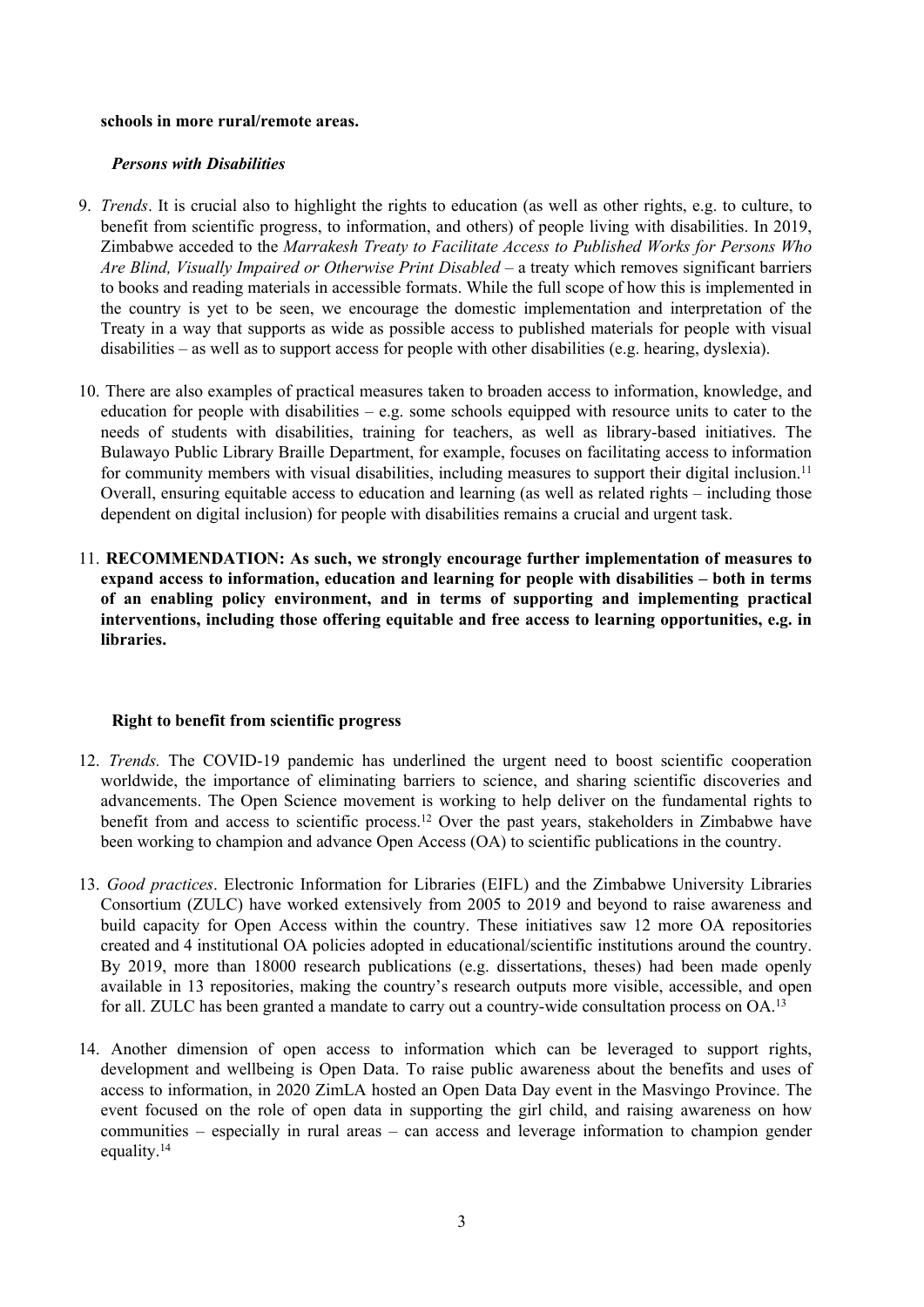15. **Recommendation. We welcome the progress made in advancing Open Access and Open Science practices and awareness in Zimbabwe, helping deliver on the fundamental right to access and benefit from scientific progress and participate in open government. We encourage further steps to advance OA, Open Science and Open Data in the country, making Zimbabwean scientific publications more visible and open, and facilitating communities' use and engagemen<sup>t</sup> with Open Data in order to build awareness and allow for the enjoyment of rights.**

## **Right to work**

*Recommendation from the previous UPR cycle: 131.98 Continue its efforts to promote sustainable economic and social development and to improve the living standards in the country.*

- 16. *Trends*. At present, the majority of the economically active population in Zimbabwe (as 2020 statistics suggest, over 70%) are working in the informal sector. <sup>15</sup> As elsewhere in the world, the COVID-19 pandemic has strongly impacted their ability to earn <sup>a</sup> living, 16 also against the backdrop of challenges Zimbabwe faced before the pandemic (e.g. <sup>a</sup> multi-year drought, etc). This highlights the importance of supporting informal workers, out-of-school youth, and other vulnerable economically active community members.
- 17. *Good practices.* Drawing on the library sector experiences, it is possible to highlight initiatives which have focused on making available upskilling learning opportunities to suppor<sup>t</sup> income generation. Among the RLRDP initiatives referenced earlier, there are libraries which have strongly focused on expanding their collections with more business managemen<sup>t</sup> and income generation information materials for adults and out-of-school youth. RLRDP also saw the launch of income-generating projects, from sewing to carpentry to gardening and beyond – some of which were initiated by communities themselves to earn incomes, with <sup>a</sup> par<sup>t</sup> of the proceeds going to sustain the libraries.
- 18. Initiatives aiming to suppor<sup>t</sup> employability and income generation have also been reported, for example, by the Africa Book Development Organisation. There, community libraries and study circles helped yield impacts in both skills acquisition and higher family incomes in their communities.<sup>17</sup> The NLDS, in the meantime, provides access to materials on such topics as farming, poultry rearing and vocational projects (e.g. through community libraries) - to assist people in setting up small businesses and income-generating projects.
- 19. **Recommendation. Based on these existing examples of good practices, we encourage further implementation and cooperation among relevant stakeholders to offer equitable and accessible learning opportunities which facilitate income-generation and employability for all***.*